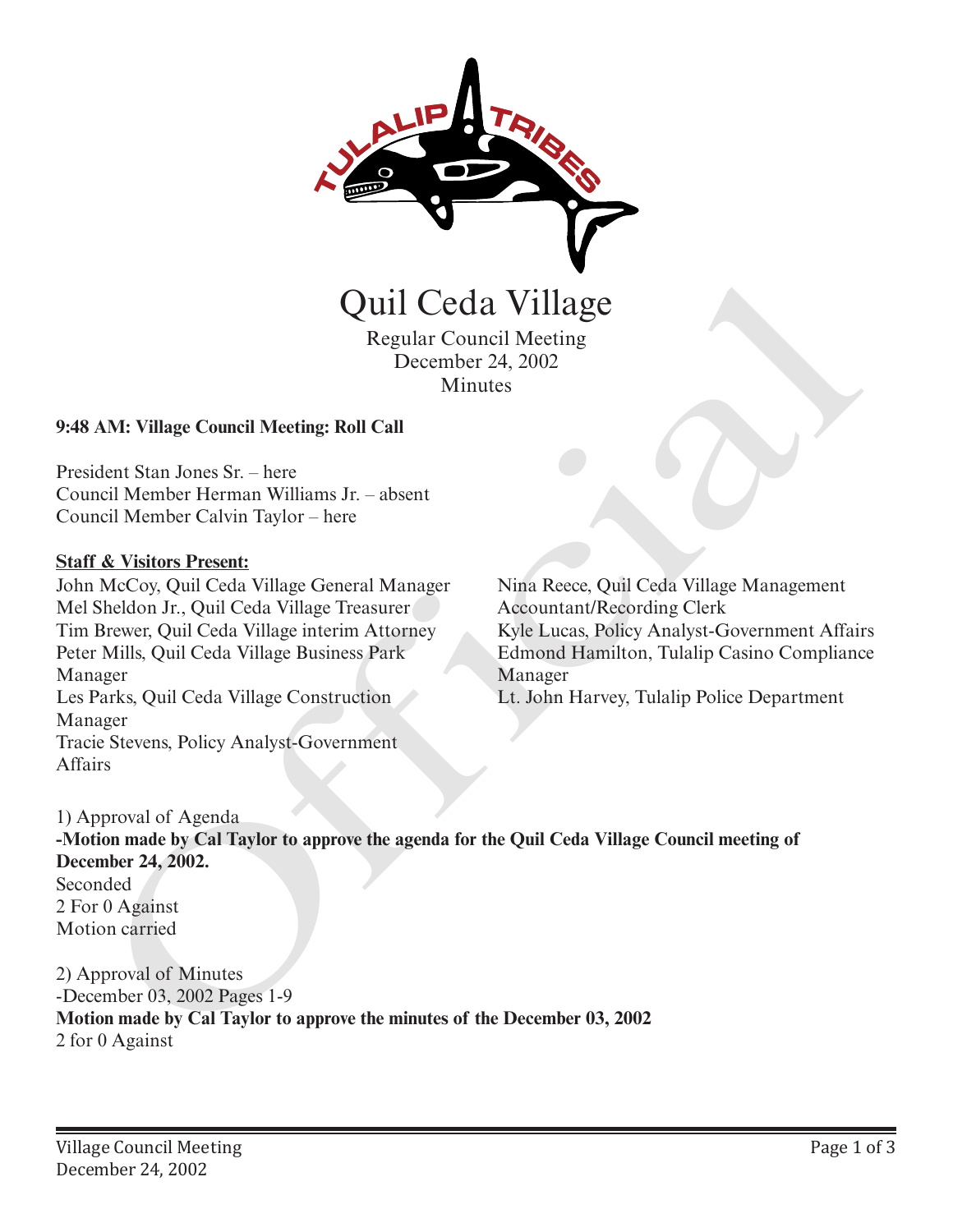# **Old Business:**

3) Additional Check Signer – Interim General Manager -Resolution No 02-0014 Page 10 **Motion made by Cal Taylor to add Steve** 2 For 0 Against

-Quil Ceda Village General Manager, Title/Reporting requirements (Closed Session, move to the bottom of the agenda)

4) Foreign Trade Zone -Confirmation and attendance at Boot Camp, San Diego, January 11-13, 2003 Discussion: Hermie canceled, Cal, Stan, add Mel Board meeting has been changed to January 9th & 10th

5) Quil Ceda Village Tax Code -Resolution No 02-0015 Page 11 Discussion: Concerns about the B & O tax. **Cal Taylor moves to adopt the Village Tax Code No 02-0015 as per the third reading.** Seconded Questions (?) 2 For 0 Against Motion carried

Could we have passed legislation in Olympia without passing this ordinance?

Yes, we have tried twice.

How are we coming on the sales tax? Two bills will be introduced at the upcoming session regarding Quil Ceda Village's ability to collect tax.

6) Quil Ceda Place Retail Center- T.I. Budget (Handout) -Quil Ceda Village Overflow parking lot Les Parks Discussion: FYI. Tenant improvement budget has fallen short of their goal.

Hoping for lease income to come in and help cover costs. This has not occurred yet. Originally, tenant improvements should have cost about \$728,000. Some leases have been developed that require the T.I. to pay all costs. We have about a \$212,000 shortage of funds plus the parking lot of \$27,000 and contingency funds, for a total need of an additional \$325,000.00.Lease has not been signed for M, N, O & P but an expectation of a lease to be signed is expected to come soon. One tenant's bid has come in over the allowance of \$90,000. Tenant needs an additional \$38,000 before work can be completed. Proceed with -Quil Ceda Village Oterland Manage ( rife/keeporting requirements<br>
(Closed Session, move to the bottom of the agenda)<br>
4) Foreign Trade Zone<br>
-Confirmation and attendance at Boot Camp, San Diego,<br>
-Confirmation and attenda